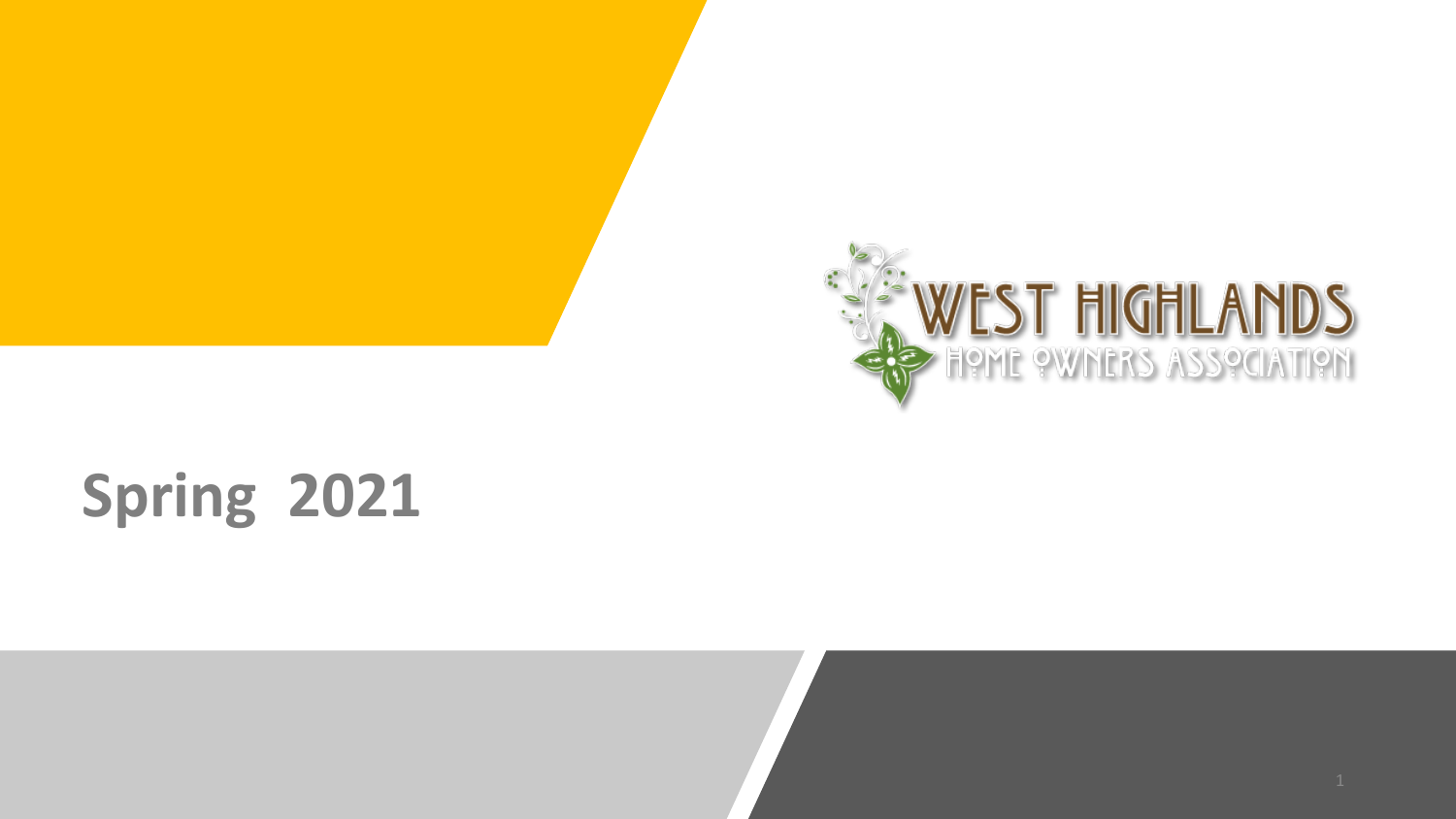# Social Committee Update

The Social Committee has lots of exciting plans for 2021. Dates are TBD but the following is a list of anticipated events:

- Backyard Progressive Party or Porch Party
- Annual Yappy Hour at Dog Park
- Boo Your Neighbor
- Jazz Concert
- DJ Concert in the Park
- Pool Grand Opening
- Food Trucks
- New Homeowner Welcome Event

**In February, our Social Committee launch a "You've been hugged" event. Thanks to all those who participated**.

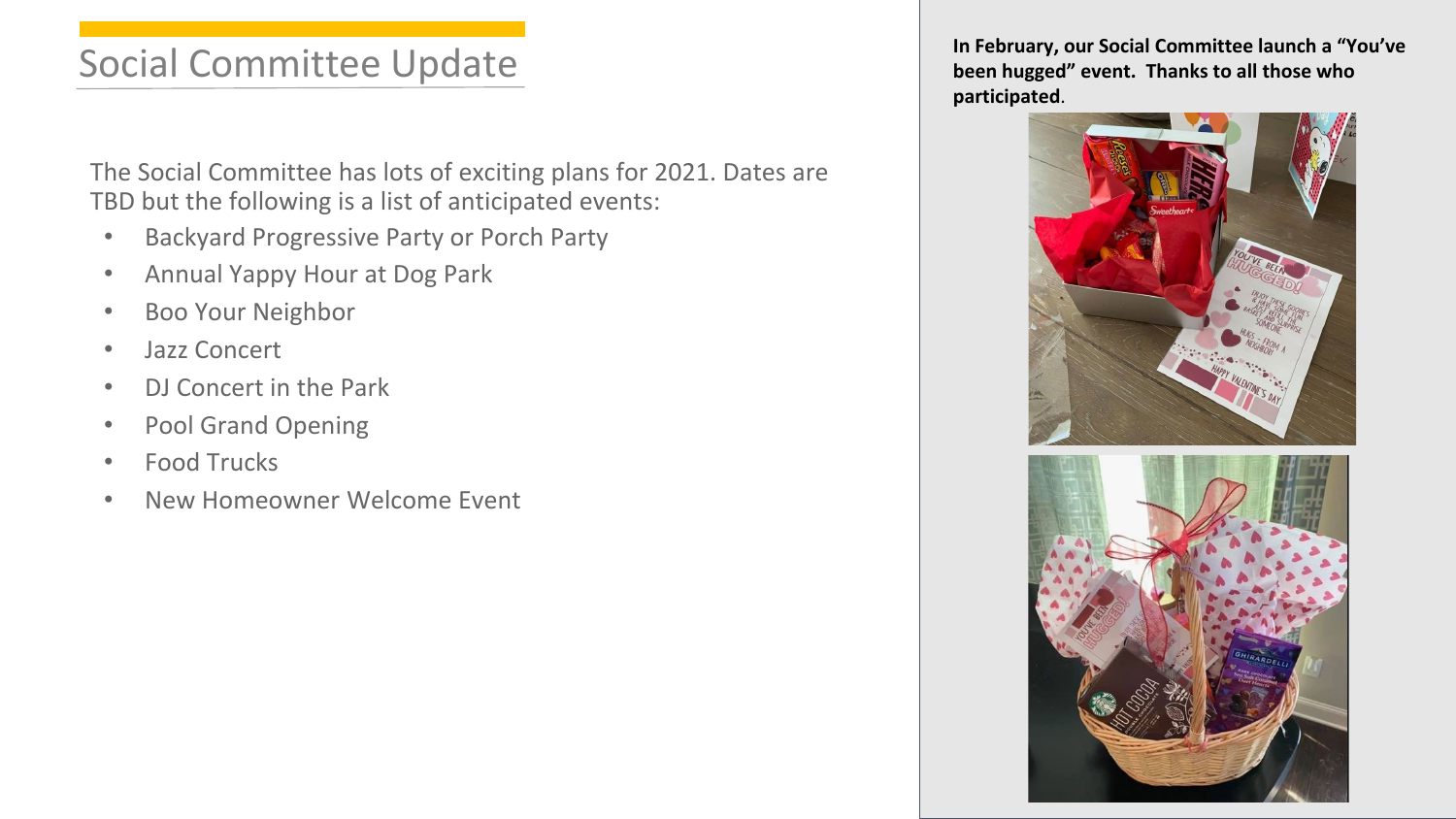### Pool Update

Tyler Skelton and a small team of our neighbors have been sharing a large number of responsibilities in order to prepare for the opening of the first phase of the West Highlands pool this summer . Construction of the pool and pavilion are progressing and remain on track for an opening in early June . The pool committee is currently reviewing vendors for pool maintenance, pool monitoring/security, and furniture . A lot of work needs to be done to make selections for these services and then have them in place for an opening .

Additionally, a list of rules for the pool are being finalized tha t will hopefully meet the diverse needs of all the neighbors in our growing community equitably . These include policies around opening and closing dates for the pool season, hours of operation, guest policies, and general rules for conduct and etiquette while at the pool .

Finally, although there is good reason to be optimistic that the pandemic is waning, prudence necessitates consideration of additional policies for this summer . Both because our entire community has waited so long for the completion of this amenity package and because of anticipated eagerness to socialize after so much isolation, strong demand in using the pool is anticipated and so there are plans to limit capacity and probably implement a reservation system to allow for the entire neighborhood to enjoy the amenities as equally as possible . Specific details are still being discussed for the best way to allow all of us to enjoy a great summer at our new pool, please be patient with our small group of volunteers as they work to prepare everything for us. Further details, particularly on rules and temporary policies for this summer, will be forthcoming .

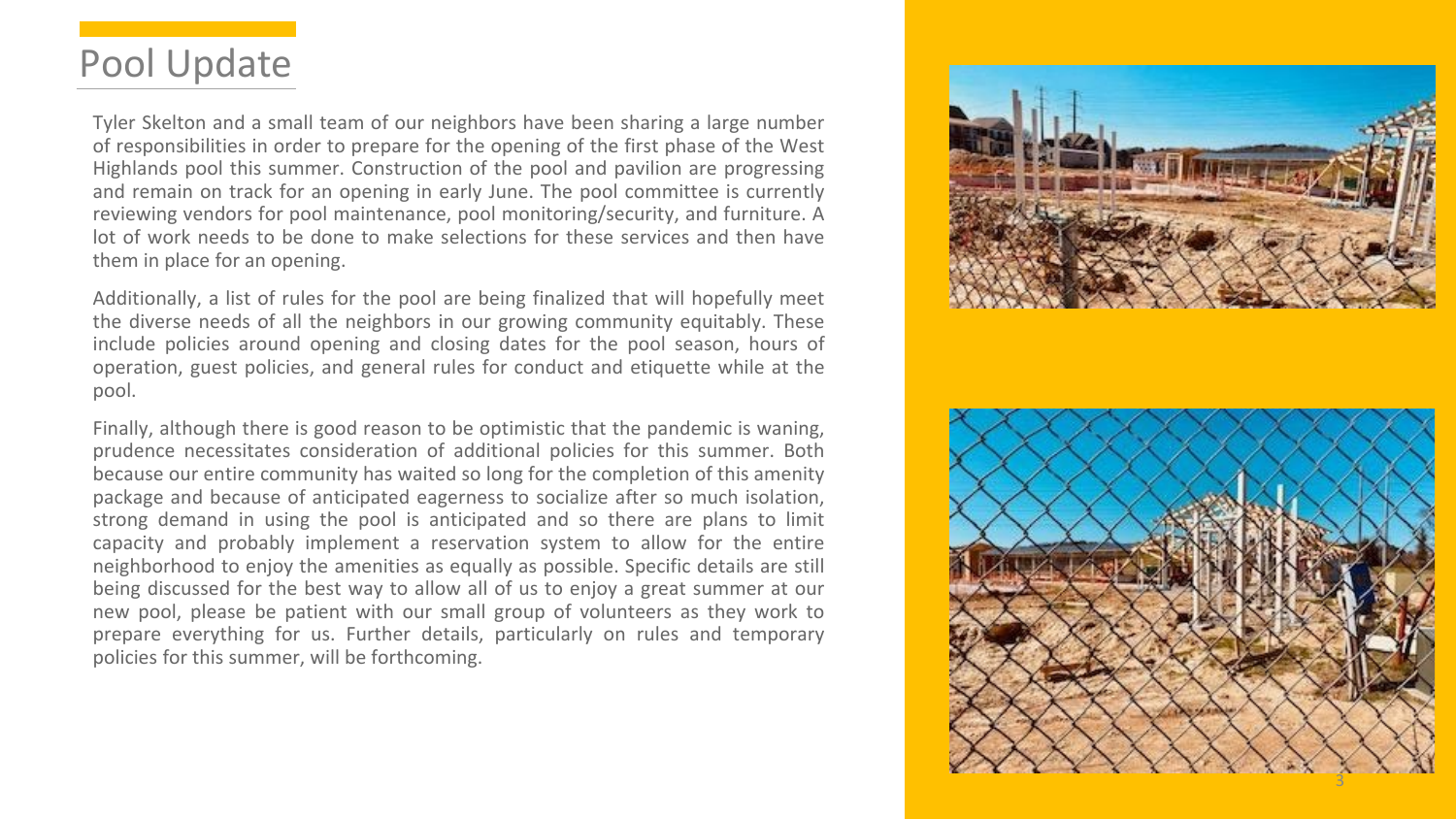# ACC & Security Updates

### **ACC**

The first set of warning letters are being sent this week to homeowners who have exterior maintenance violations. Currently, over 30% of the homeowners have weeds in their lawns. Weeds continue to be the largest non-compliance issue in West Highlands. Additionally, it is the second reason why accounts are turned over to legal for injunctive relief (delinquent assessments being the first reason). Neglecting to address this violation is very costly to a homeowner. In addition to racking up fines and legal fees, re-sodding a yard costs over \$1,500.00 on the average. Resodding a yard is required when weeds have taken over the grass and weed abatement service is no longer effective. To remedy this infraction, it is recommended to contract with a lawn care company that specializes *only* in weed abatement on an annual basis.

Each homeowner should regularly assess the exterior of their Lot for maintenance repairs. If your house needs painting, then meet with a painter to schedule the painting. If you have to repair wood rot, porch railings/stairs, shutters, roof, etc., then schedule to have the work performed. If the beds and trees need to be replenished with mulch or pinestraw then do so. If the house has wasp nests, then have them removed. By now you should get where this is going. The homeowner should be the first to know what their Lot needs and have it repaired. The compliance officer inspection should not be the first time your Lot is inspected nor should the officer's non-compliance report be the first time you are made aware of a violation existing on your property.

Do your part with helping West Highlands preserve its curb appeal. Information on home exterior and lawn care can be found at <https://westhighlandsatl.com/documents/>

### **Security**

Protect Security is still receiving reports of stolen packages that were delivered to homeowners' porches. They have also been alerted to an usual suspect with approximate age of late teens to early twenties on a bicycle or scooter pulling vehicles' door handles with the hopes of stealing content left inside. These types of thefts are usually occurring around construction zones but they have received reports of similar types of activities happening throughout the neighborhood. Protect Security is urging the community to lock car doors at all times and to remove any items from sight. They are also asking homeowners to keep garage doors closed at all times except for ingress and egress.

Now that we are approaching the warmer climate, juveniles will start to frequent the park and common areas. Some may begin to loiter on the streets or areas which are prohibited. Contact Protect Security if you observe behavior that violates the Community Rules and Regulations (i.e. smoking and drinking alcoholic beverages in the common areas, walking dogs off leash outside of dog park, vandalizing property, etc.). Reminders – Familiarize yourself and guests: (1) on the Parking Policy (example: vehicles parked on the street shall be moved every 24 hours); and (2) on the Community Rules and Regulations. You can visit <https://westhighlandsatl.com> to find these policies.

### **REMINDER: Criminal incidents that occur in West Highlands should first be reported to Atlanta Police Department through the 911 system.**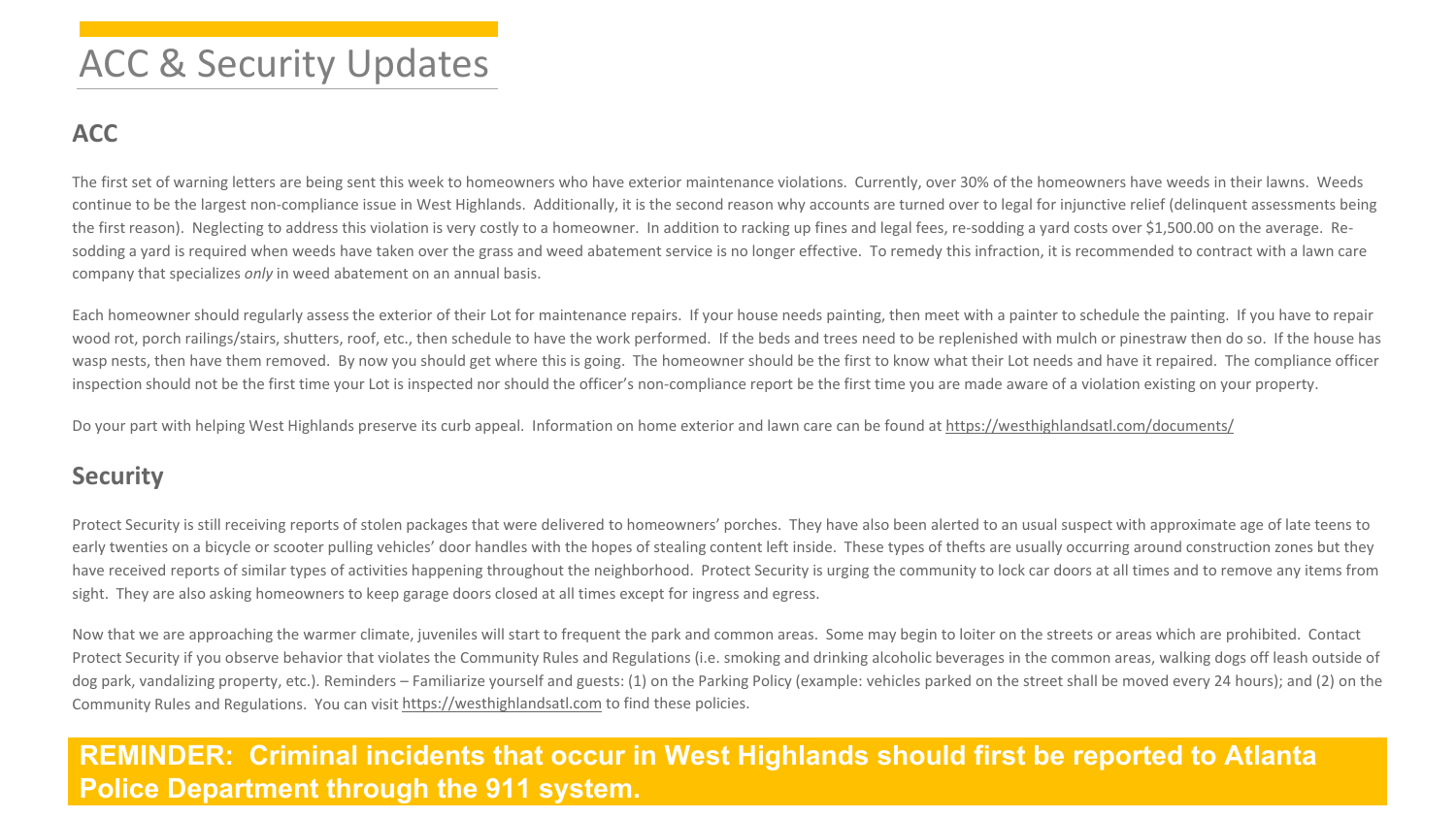# Communications Committee Update

A newsletter will be distributed each quarter via email. To ensure you receive the most accurate and current information about the HOA and West Highlands community please visit the Sentry Management Website <https://www.sentrymgt.com/offices/atlanta-north/> and register your contact information under my account.

The HOA will use email for all communications, with the exception of those items required to be delivered via regular mail according to our covenants.

### **Facebook Etiquette**

Many homeowners are members of the West Highlands Facebook group. **We want to remind everyone that this is not the official channel for news and updates.** The most frequent complaints we receive regarding posts are the multiple requests in selling or giving away personal items items and promoting your business. We want to remind everyone of a few of the rules relating to posts:

- 1. Be thoughtful on posts: this group is for activities and news relating to West Highlands residents. Please limit self-promotion posts to 1x per month
- 2. Selling Personal items: please put all items for sale in one post. Please limit posts selling items to 2x per month
- 3. Recommendations: use the Ask for Recommendations tag when seeking a recommendation. This keeps information current and cuts down on repeated requests.

For al full list of rules – refer to our facebook page https://www.facebook.com/groups/WHHOAATL/

**Spring HOA Virtual Meeting** May 15, 2021, 10-11:30am EDT

#### **Zoom:**

#### [https://prophet.zoom.us/j/80](https://prophet.zoom.us/j/8042679116) 42679116

Meeting ID: 804 267 9116 +13126266799,,804267911 6#

Submit questions in advance of the meeting by April 30<sup>th</sup>. Questions can be submitted via email: [questionswhhomeowners@](mailto:questionswhhomeowners@gmail.com) gmail.com

Question submitted in advance will be given priority. Time permitting, we will address live questions.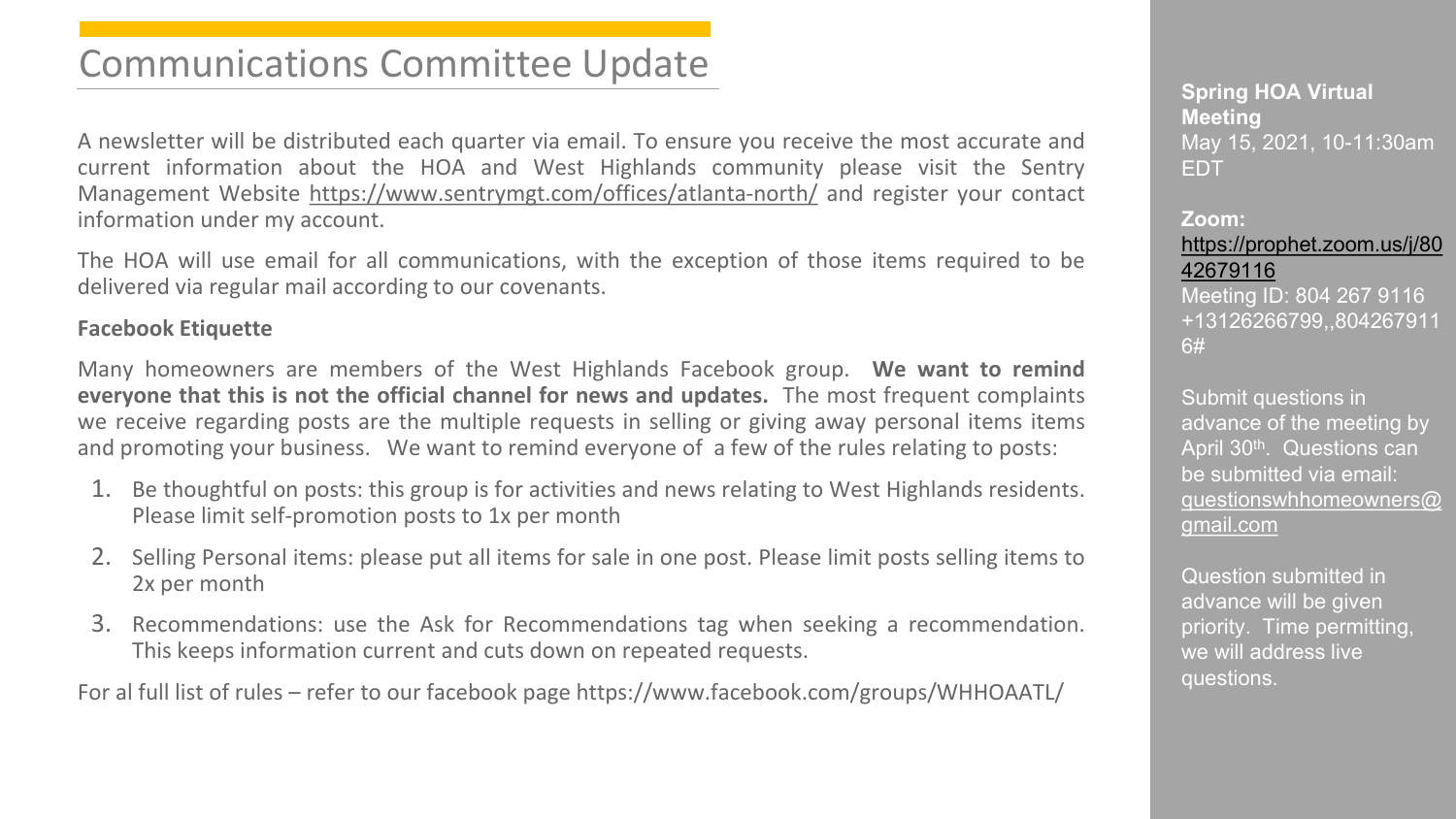### Westside Development

### BELTLINE – WESTSIDE TRAIL/WESTSIDE BELTLINE CONNECTOR

- The PATH Foundation is in the final stages of this 1.6-mile multi-use trail between Joseph E. Boone Blvd and Law St. An official opening and ribbon cutting is in the planning stages, but the trail is open and in use.
- New solar LED pathway lights are being installed in the trails at significant at-grade intersections along the Westside Trails.
- **Westside Trail – Segment 3:** PATH is expected to break ground on Segment 3 in March with a 10–12-month completion schedule. This segment is 1.2 miles long and runs from James P. Brawley Dr. to Huff Rd, utilizing Marietta Blvd right of way.
- **Westside Trail – Segment 4:** This northern extension of the Westside Trail will run from the current terminus of the Westside Trail at Washington Park to the Westside BeltLine Connector which is just north of Donald Lee Hollowell Pkwy. ABI continues to work with the design team (Alta) and meet with stakeholders, including ATLDOT, MARTA, DWM, Washington Park Conservancy, private developers, and surrounding neighbors.
- General Westside Trail extension info with a full gallery of photos can be found at: [www.beltline.org/places-to-go/westside-trail-extension](https://beltline.org/places-to-go/westside-trail-extension/).
- **Holderness space:** Work is now complete on the paved access point and greenspace refurbishment between the Westside Trail and the Ashview Heights neighborhood

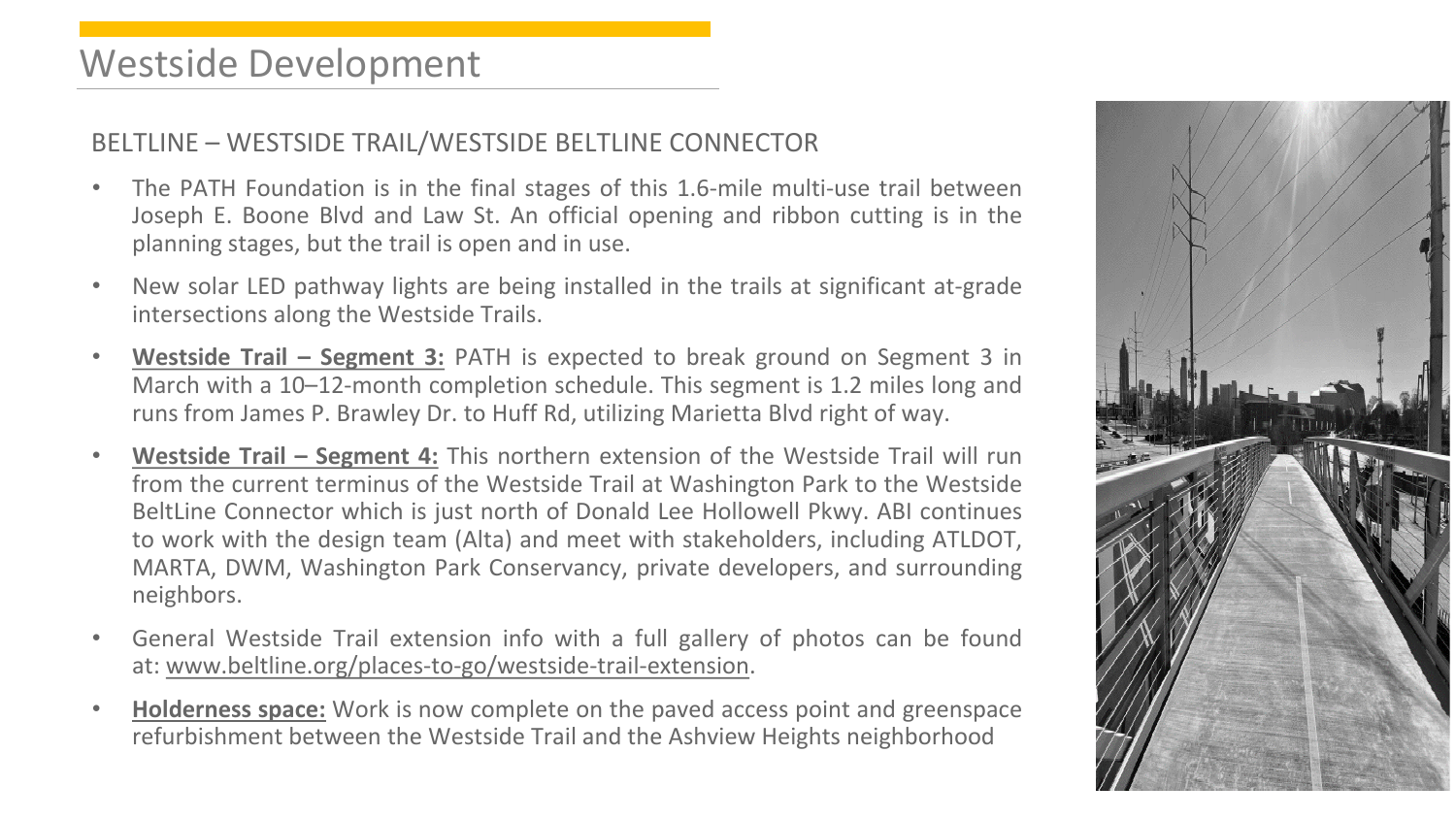### Westside Development

### WESTSIDE PARK

- When will the park be open? The park is currently an active construction site and is scheduled to open in June 2021.
- How will the park benefit the community? The \$44 million Westside Park will change the surrounding landscape by transforming the area into the city's largest greenspace while spurring development for nearby neighborhoods and providing a critical emergency water reserve for Atlanta.
- How large is the park? Once completed, the park will encompass a total of 280 acres, almost one hundred acres larger than Piedmont Park. It will connect the Proctor Creek Greenway and the Chattahoochee River corridor with the Atlanta BeltLine.
- Will the Westside Park be ADA-accessible? Yes, ADA compliant trails will lead park visitors to the grand overlook for breathtaking views of the reservoir and the Atlanta skyline.
- How long has the reservoir been under construction? The City of Atlanta Department of Watershed Management (DWM) began construction in September 2016 to transform the quarry into a 2.4-billiongallon reservoir to increase the City's emergency drinking water supply from the current three days to more than 30 days. Work also included the construction of an approximate five-mile underground tunnel connecting the new reservoir, the Chattahoochee River, and the Hemphill Water Treatment Plant.
- What type of public amenities will the park provide? The park will include walking and bicycle trails, playgrounds, educational facilities, and pavilions for special events such as picnics and weddings. Parking areas and restrooms will also be available. All phases scheduled-to-date will be open and accessible. Amenities: shade pavilion, multiple hard-surfaced trails, open field for activities, playground, restrooms, two parking lots and the Grand Overlook which will show the quarry filled with water
- Will the quarry be open for water recreation (swimming, kayaking, etc.)? Due to safety and security concerns, water activities are prohibited in the quarry.



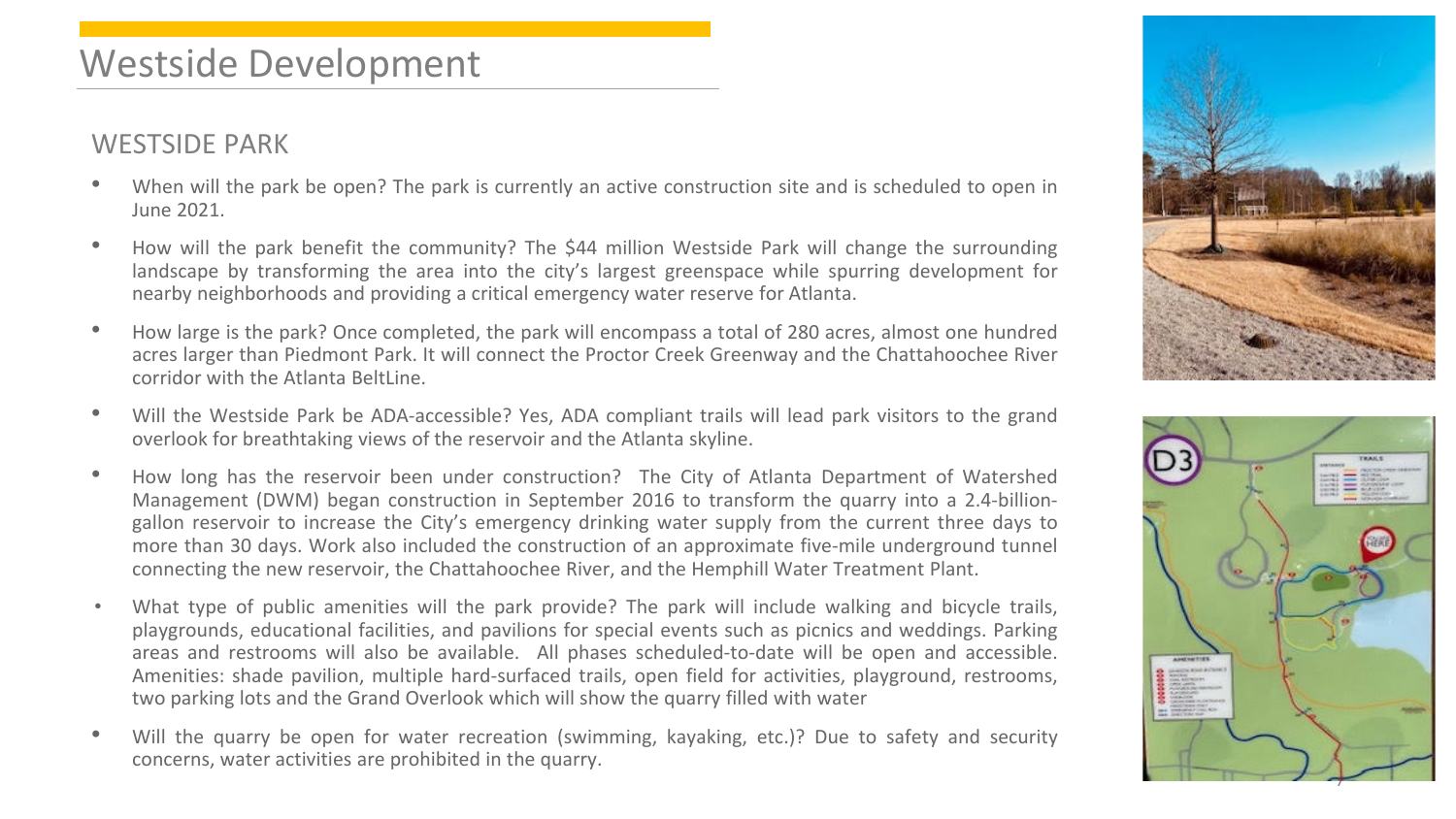# Westside Development

Checkout the several developments close to West Highlands. Each offer a combination of retail, entertainment and dining options.

**Westside Village** 2230-2260 Marietta Blvd, Atlanta 30318

#### **Now Open**

- The Woodall
- Ted's Montana Grill
- Henri's Bakery & Cafe
- Dekka Lash
- Sugar Polish Nail Bar
- Salty Dog Pet Salon
- Westside Pizzeria

#### **Coming Soon**

- Sweet Auburn BBQ
- Amar Bien
- Desta Ethiopian Kitchen
- Restore

### **The Works <https://theworksatl.com/>** 1295 Chattahoochee Ave NW, Atlanta, 30318

#### **Now Open**

- Les Mains Nail Bar
- **Stellar Bodies**
- Adelina Social Goods
- Basik Spaces
- BOBO Intriguing Objects

#### **Coming Soon**

- The Waffle Experience
- Baked Kitchen
- Baker Dude
- Graffiti Breakfast
- Flying Fish
- Pomodoro Bella

#### **Westside Provisions <https://www.westsideprovisions.com/>**

1100-1210 Howell Mill Road, Atlanta, 30318

#### **Now Open**

- **Base Brands**
- Brown Bag Seafood Co.
- Falafel Nation
- **Five Daughters Bakery**
- Forza Storico
- Framebridge
- **Hudson Grace**
- Little Trouble
- Nouvelle Nails
- Perrine's Wine Shop